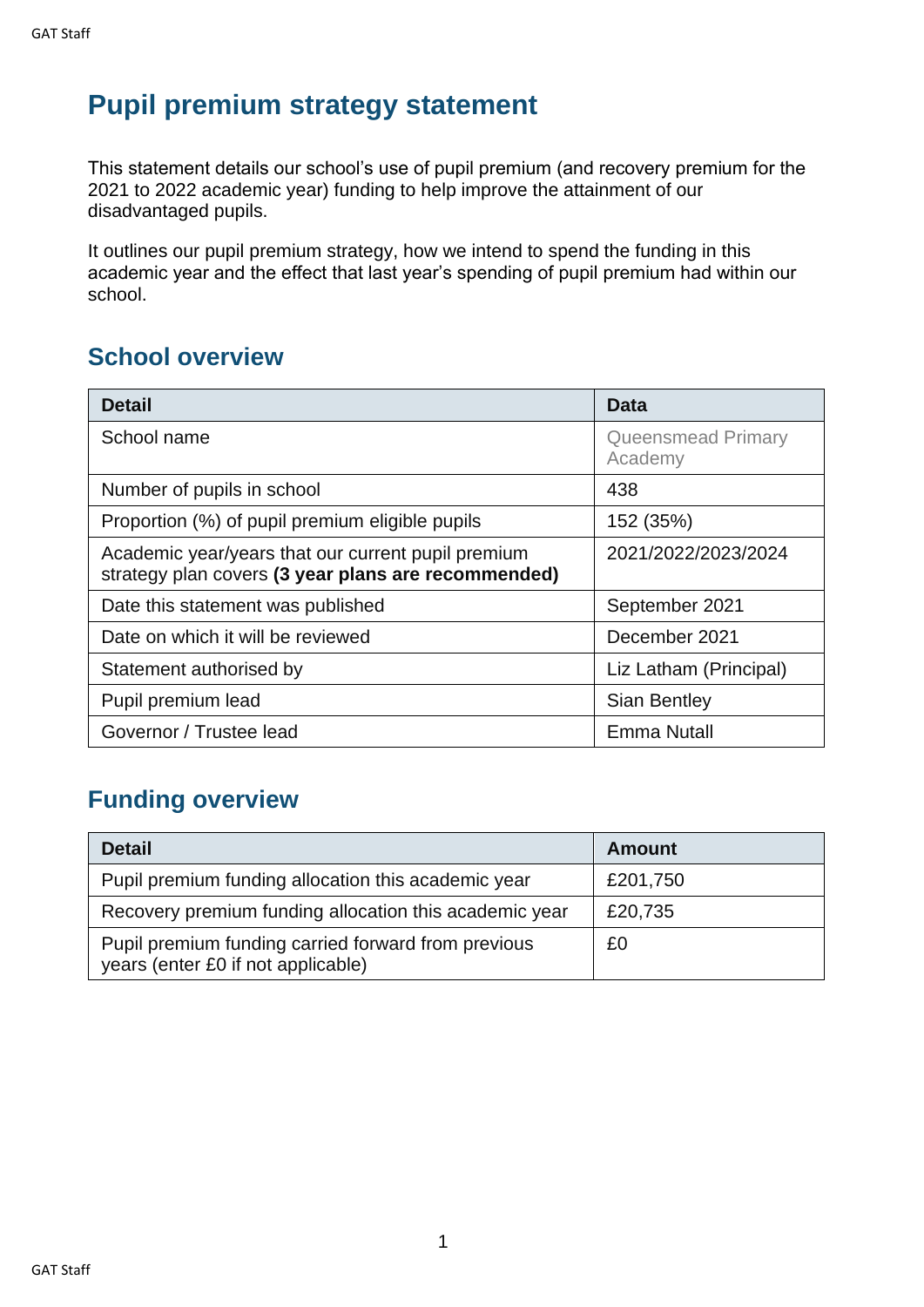# **Part A: Pupil premium strategy plan**

### **Statement of intent**

At Queensmead, we aim for all our pupils, including those who are disadvantaged, to achieve their full potential, both academically, socially and emotionally. We are committed to providing support for every pupil to allow them to succeed and have high aspirations for their future life. The focus of our pupil premium strategy is to support disadvantaged pupils to maximise their potential, including those who are already high attainers.

We are committed to providing high quality pastoral support to all pupils facing challenges; bespoke intervention programmes responsive to pupil needs are in place in school to support pupils with high emotional or behavioural needs. We also recognise the importance of supporting the wider family in an effective home/school partnership. A consistent promotion of personal development and well-being is evident across the curriculum and in all aspects of daily life at Queensmead.

Quality first teaching is key to the Queensmead approach, ensuring high- quality delivery to promote pupil learning and engagement. This has proven to have the greatest impact on the progress of our pupils, including our disadvantaged and most vulnerable. By providing an innovative, responsive and cohesive curriculum which reflects the needs of our pupils, we strive to ensure that any progress and attainment gap between disadvantaged and non-disadvantaged pupils is diminished with the overall aim to close the gap.

A robust system of quality interventions is integral to our strategy with a bespoke tutoring programme as additional support. Off-track pupils are targeted to make accelerated progress.

Our approach is underpinned by opportunities and experiences which enrich the curriculum: talents and interests are developed and we actively promote pupil understanding of local, national and global citizenship. Pupils are encouraged to be pro-actively involved in creating and maintaining the Academy cultural environment as well as contributing to the wider community. These positive contributions serve to raise aspirations and self-belief.

Our strategy will be responsive to the needs of all pupils and rooted in robust evidence based decision making.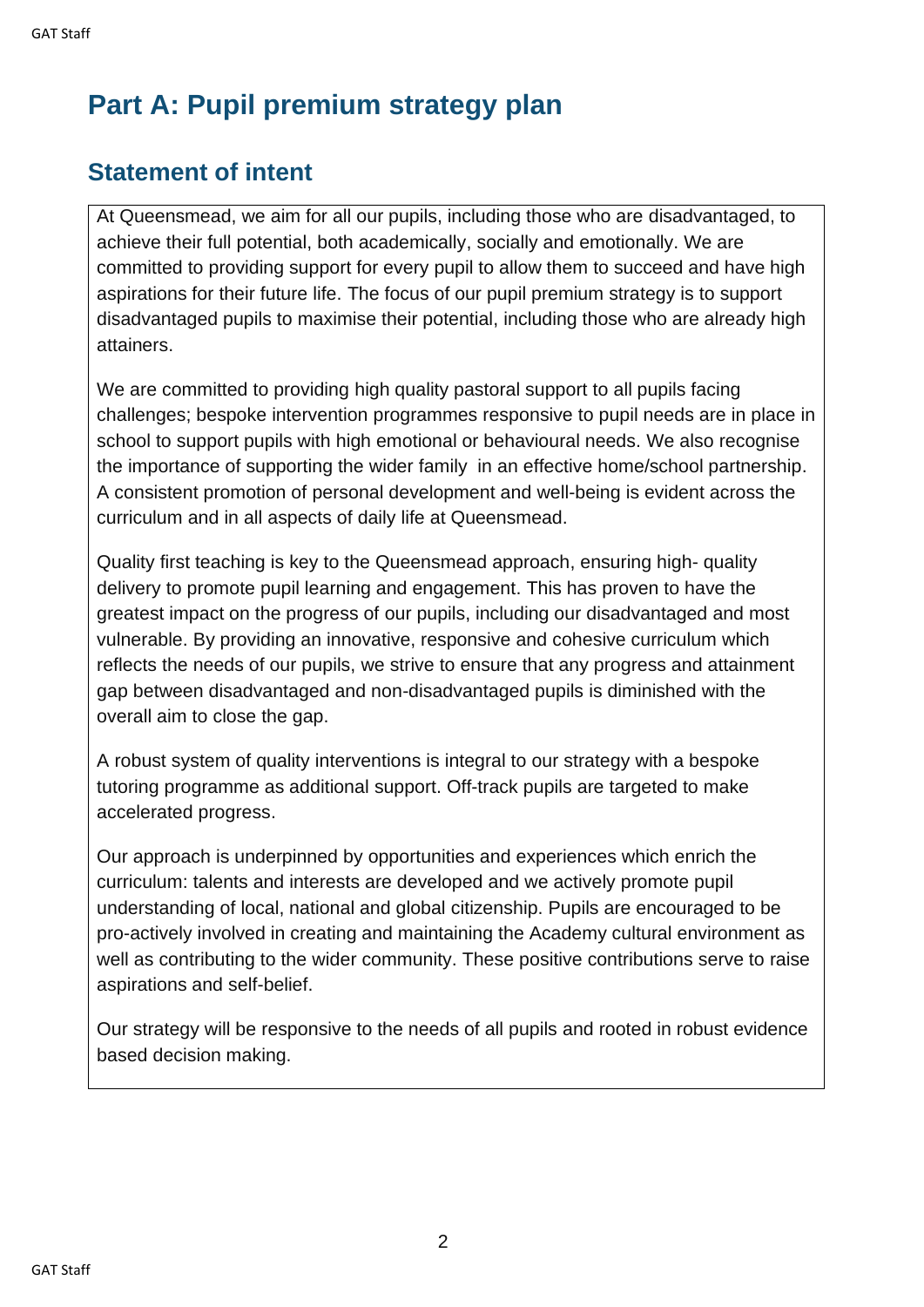## **Challenges**

This details the key challenges to achievement that we have identified among our disadvantaged pupils.

| <b>Challenge</b><br>number | <b>Detail of challenge</b>                                                                                                                                                                                                                                                                                                                                                                                                                                                                                                                                                                                                                             |
|----------------------------|--------------------------------------------------------------------------------------------------------------------------------------------------------------------------------------------------------------------------------------------------------------------------------------------------------------------------------------------------------------------------------------------------------------------------------------------------------------------------------------------------------------------------------------------------------------------------------------------------------------------------------------------------------|
| 1                          | Our baselines and ongoing assessments indicate that the disadvantaged<br>pupils' learning has been impacted by the lockdowns to a greater extent than<br>their peers. This has resulted in significant knowledge gaps, pupils falling<br>behind in their learning and not achieving their age-related expectations in<br>reading, writing and maths.                                                                                                                                                                                                                                                                                                   |
| $\overline{2}$             | Low aspirations and self believe has historically been a challenge for<br>Queensmead pupils. Many of our disadvantaged pupils have limited life<br>experiences and have not had the opportunities of others in their cohort. This<br>has been exacerbated by the national pandemic and additional localised<br>school lockdowns.                                                                                                                                                                                                                                                                                                                       |
| 3                          | Observations and discussions with the school pastoral team, outside SENCO<br>agencies and the school DSL team have identified that many of our children<br>in receipt of Pupil Premium have other complex needs and challenges -<br>either themselves or in their wider family. The term 'multiple disadvantage' is<br>used to describe this and can include many different aspects of their life eg.<br>persistent absences, social care involvement etc. 'Multiple disadvantage' is<br>not restricted to children in receipt of pupil premium funding and all vulnerable<br>children will be supported regardless of whether they are pupil premium. |
| 4                          | Monitoring and evaluation, including EYFS baselines, indicate the vast<br>majority of our children in receipt of Pupil Premium enter school significantly<br>below age related expectations. There are delays to language development-<br>Communication and Language baselines are significantly lower than national<br>expectations.<br>The underdeveloped oral language skills and vocabulary gaps are evident<br>through to KS2 where the reading comprehension/writing vocabulary strand<br>shows significant gaps for disadvantaged children compared with their peers.                                                                           |
| 5                          | Ongoing tracking and assessments indicate that pupils in receipt of pupil<br>premium have lower year one baselines in phonics than their peers. This<br>negatively impacts their development as readers.                                                                                                                                                                                                                                                                                                                                                                                                                                               |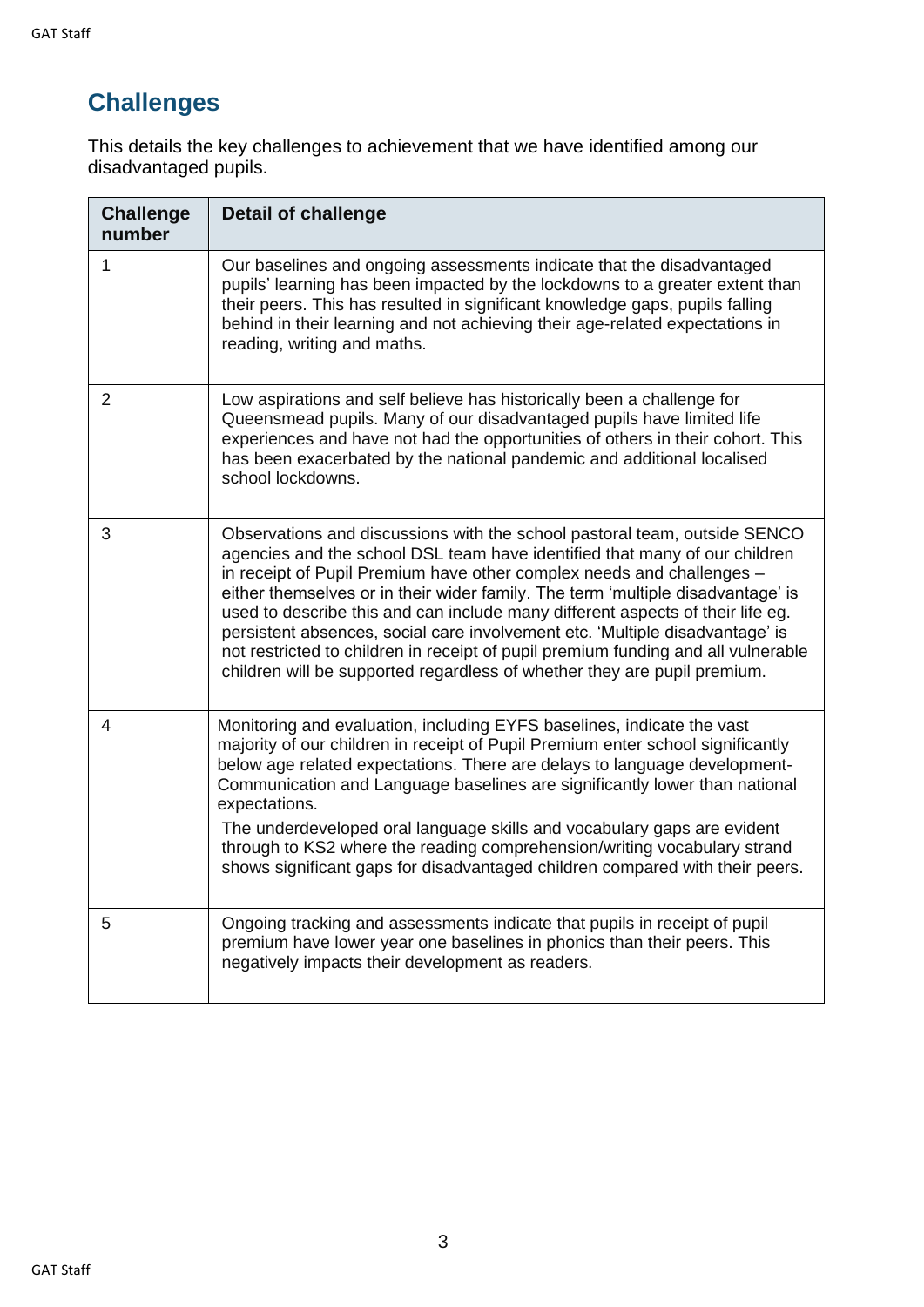### **Intended outcomes**

This explains the outcomes we are aiming for **by the end of our current strategy plan**, and how we will measure whether they have been achieved.

| <b>Intended outcome</b>                                                                                                                                                                                                                                                                                                                                                                                              | <b>Success criteria</b>                                                                                                                                                                                                                                                                                                                                                                                                                                                                                                                                                                            |
|----------------------------------------------------------------------------------------------------------------------------------------------------------------------------------------------------------------------------------------------------------------------------------------------------------------------------------------------------------------------------------------------------------------------|----------------------------------------------------------------------------------------------------------------------------------------------------------------------------------------------------------------------------------------------------------------------------------------------------------------------------------------------------------------------------------------------------------------------------------------------------------------------------------------------------------------------------------------------------------------------------------------------------|
| Progress in reading, writing and maths for<br>pupils in receipt of Pupil Premium to be<br>broadly in line with all pupils.<br>Attainment in all subjects - gap is<br>narrowed/closed between PP and non PP<br>and in line with national results                                                                                                                                                                      | 2022 - KS1 and KS2 outcomes show an<br>improvement from their baseline (Sept<br>2021)<br>2023 - KS1 and 2 outcomes show the gap<br>has narrowed between PP and their peers<br>2024 – KS1 and KS2 outcomes are in line<br>with national average.                                                                                                                                                                                                                                                                                                                                                    |
| Pupils have developed a strong self-belief<br>and have high aspirations to support their<br>futures: they are able to make their own<br>decisions (meta-cognition) and are supported<br>to develop interests and talents. They<br>demonstrate traits of active citizenship which<br>prepares them for their future. The skills and<br>knowledge they develop enables them to<br>make informed, aspirational choices. | 2022 - school to achieve the re-<br>accreditation for Careers Mark and the<br>Centre of Excellence in Financial<br>Educations. These awards recognise our<br>school's continuing dedication to prepare<br>our pupils for later life as well as raise their<br>aspirations and self-belief in their future.<br>2022-24 - the co-curriculum is embedded<br>and reflects the commitment of the school to<br>enhance the pupils life experiences. Pupil,<br>parent and teacher questionnaires and<br>observations show pupils have self-belief,<br>high aspirations and a strong desire to<br>achieve. |
| Pupils are nurtured to develop academically,<br>socially and emotionally so they feel<br>supported and ready for their next stage in<br>their learning journey.                                                                                                                                                                                                                                                      | $2022 - 24$<br>results from pupil voice, parent<br>questionnaires and teacher observations<br>indicate that vulnerable pupils are well<br>supported and their needs are being met.<br>A significant increase in participation in<br>enrichment activites for disadvantaged and<br>vulnerable pupils is evident.<br>A significant increase in parent / carer<br>participation in school life is evident - parent<br>workshops, school community events etc.<br>The pastoral team work with staff to swiftly<br>identify pupils in need of additional, bespoke<br>support.                           |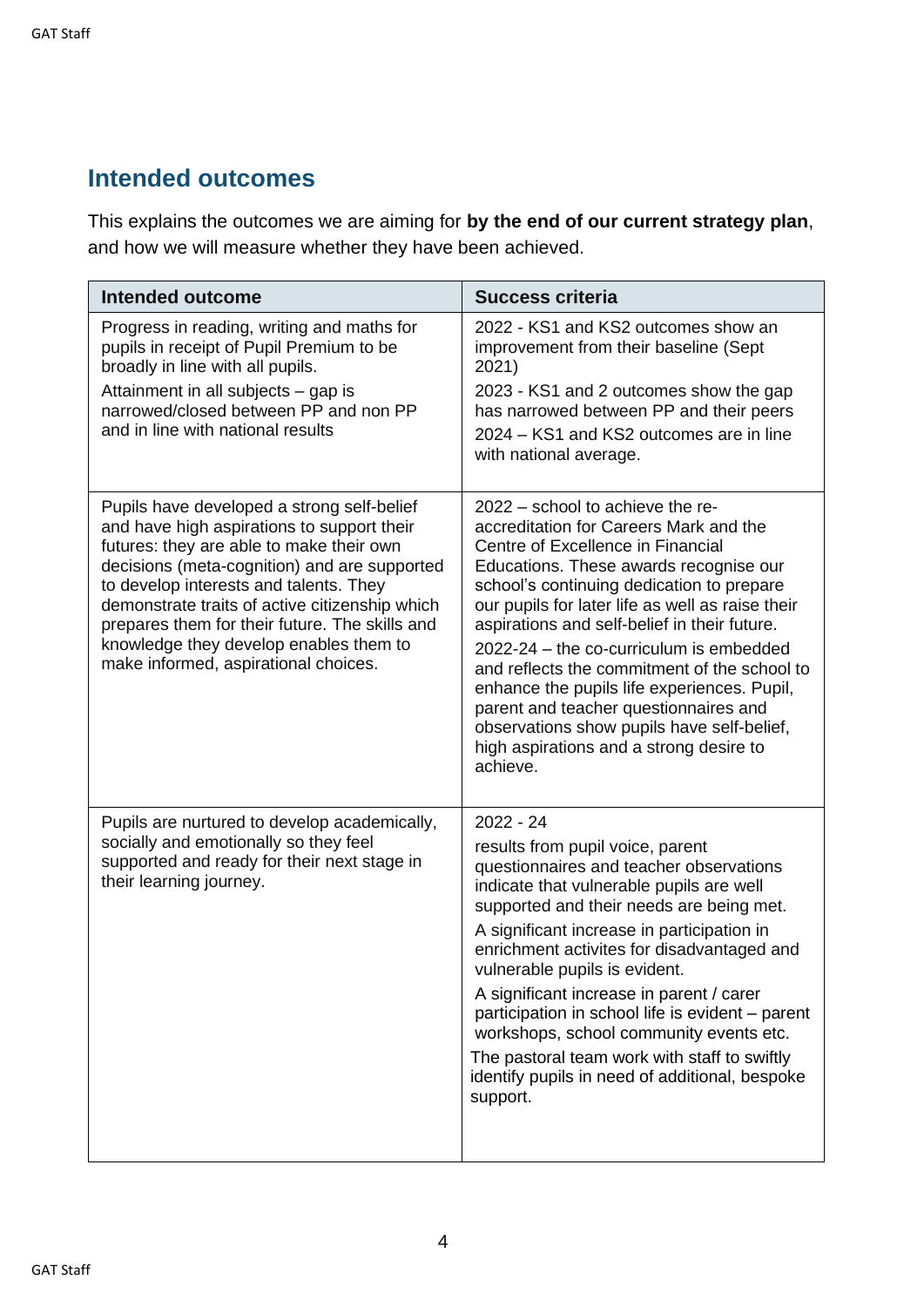| Improved oral language skills and vocabulary<br>is reflected in EYFS communication and<br>Language and reading results for<br>disadvantaged pupils across the school                       | 2022 – internal and external observations<br>and deep dives in reading and EYFS show<br>high quality teaching and learning<br>2022 – outcomes in reading for<br>disadvantaged pupils shows an<br>improvement from their base-line (Sept<br>2021)<br>2023 - KS1 and 2 outcomes show the gap<br>has narrowed between PP and their peers<br>2024 – KS1 and KS2 outcomes are in line<br>with national average.<br>$2022,23,24 - a$ year-on year increase in<br>closing the gap between PP and non in<br>progress and attainment in reading in EYFS |
|--------------------------------------------------------------------------------------------------------------------------------------------------------------------------------------------|------------------------------------------------------------------------------------------------------------------------------------------------------------------------------------------------------------------------------------------------------------------------------------------------------------------------------------------------------------------------------------------------------------------------------------------------------------------------------------------------------------------------------------------------|
| Disadvantaged pupils have made accelerated<br>progress in phonics against their peers in<br>EYFS and Year one and the vast majority<br>pass their phonic screen at the end of year<br>one. | 2022 – internal data shows disadvantaged<br>pupils in Year one have made good<br>progress in phonics from baseline (Sept 21)<br>2023 – Phonics screen for disadvantaged<br>pupils is in line with national average and<br>the in-school gap between disadvantaged<br>and non has narrowed.<br>2024 – phonics screen for disadvantaged<br>pupils is at east in line with national average<br>and the in-school gap has closed.                                                                                                                  |

## **Activity in this academic year**

This details how we intend to spend our pupil premium (and recovery premium funding) **this academic year** to address the challenges listed above.

### **Teaching (for example, CPD, recruitment and retention)**

Budgeted cost: £ *69,750 + £6,500 = £76,250*

| <b>Activity</b>                                                                                                                                           | Evidence that supports this approach                                                                                                                                                                                                                                                                                                           | <b>Challenge</b><br>number(s)<br>addressed |
|-----------------------------------------------------------------------------------------------------------------------------------------------------------|------------------------------------------------------------------------------------------------------------------------------------------------------------------------------------------------------------------------------------------------------------------------------------------------------------------------------------------------|--------------------------------------------|
| Ensure all staff<br>receive training and<br>on-going support to<br>deliver QFT - Staff<br>training is tailored to<br>school development<br>priorities and | Attainment for children who receive pupil<br>premium funding has been negatively affected<br>by the pandemic and lockdowns. These<br>children now need quality-first targeted<br>teaching to accelerate their learning. A study of<br>primary school children and the effects of covid<br>19 by the EEF (based on NFER data) supports<br>this: | 1,4,5                                      |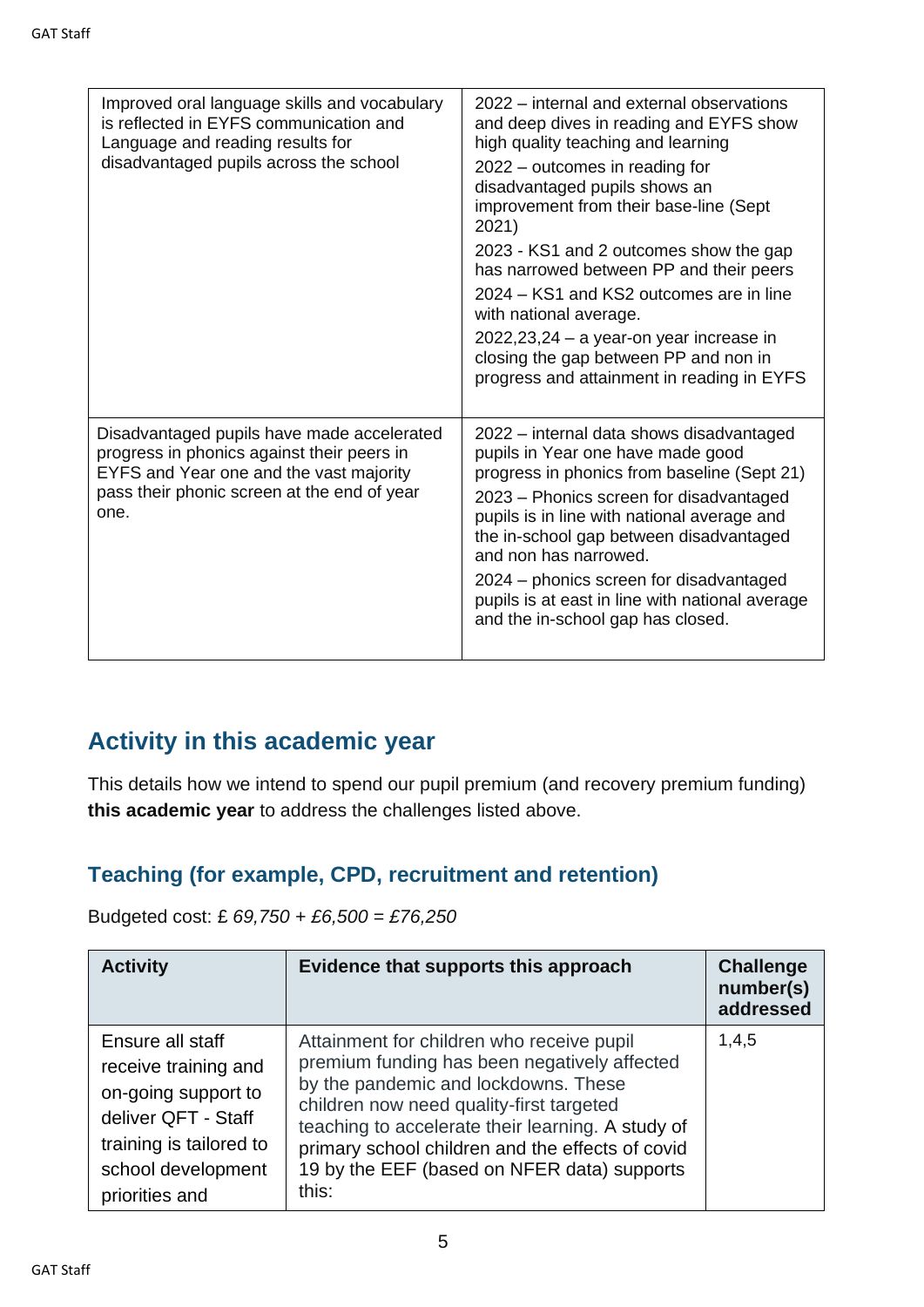| consists of whole<br>staff, Key stage and<br>individual bespoke<br><b>CPD</b>                                                                                                                                                                        | The findings suggest that primary-age pupils have<br>significantly lower achievement in both reading and<br>maths as a likely result of missed learning. In<br>addition, there is a large and concerning attainment<br>gap between disadvantaged pupils and non-<br>disadvantaged pupils.                                                                                |       |
|------------------------------------------------------------------------------------------------------------------------------------------------------------------------------------------------------------------------------------------------------|--------------------------------------------------------------------------------------------------------------------------------------------------------------------------------------------------------------------------------------------------------------------------------------------------------------------------------------------------------------------------|-------|
| CPD across the<br>school to prioritise<br>the development of<br>vocabulary, oracy,<br>early reading and<br>phonics                                                                                                                                   | Consistency in phonics approach is expected<br>by the DfE based on research evidence<br>DFE - Phonics provides pupils with the building<br>blocks they need to read fluently and confidently, as<br>well as aiding future learning and giving them the<br>tools they need to express themselves.                                                                         |       |
|                                                                                                                                                                                                                                                      | Reading framework July 2021 - Reading is<br>fundamental to education. Proficiency in<br>reading, writing and spoken language is vital for<br>pupils' success. Through these, they develop<br>communication skills for education and for<br>working with others: in school, in training and at<br>work.                                                                   |       |
|                                                                                                                                                                                                                                                      | EEF findings Teaching and Learning Toolkit -<br>phonics $-$ low cost, high impact $+5$                                                                                                                                                                                                                                                                                   |       |
| Reconnection<br>curriculum planned<br>and delivered with<br>SLT support. Gaps<br>in learning are<br>addressed and<br>pupils make good<br>progress                                                                                                    | EEF findings Teaching and Learning Toolkit -<br>metacognition and self regulation - low cost, very<br>high impact +7                                                                                                                                                                                                                                                     | 2,3,1 |
| Staff are supported<br>individually to<br>provide QFT<br>Leaders support<br>staff to use<br>evidence-based<br>whole-class<br>teaching<br>interventions to<br>ensure pupil needs<br>are being addressed<br>Leaders are released<br>to provide bespoke | EEF effective Professional Development -<br>promoting effective professional development (PD)<br>plays a crucial role in improving classroom practice<br>and pupil outcomes<br>Evidence from NFER research and DFE shows<br>that outcomes for children are impacted by<br>having a responsive leadership team with high<br>aspirations based on attainment expectations. | 1,4,5 |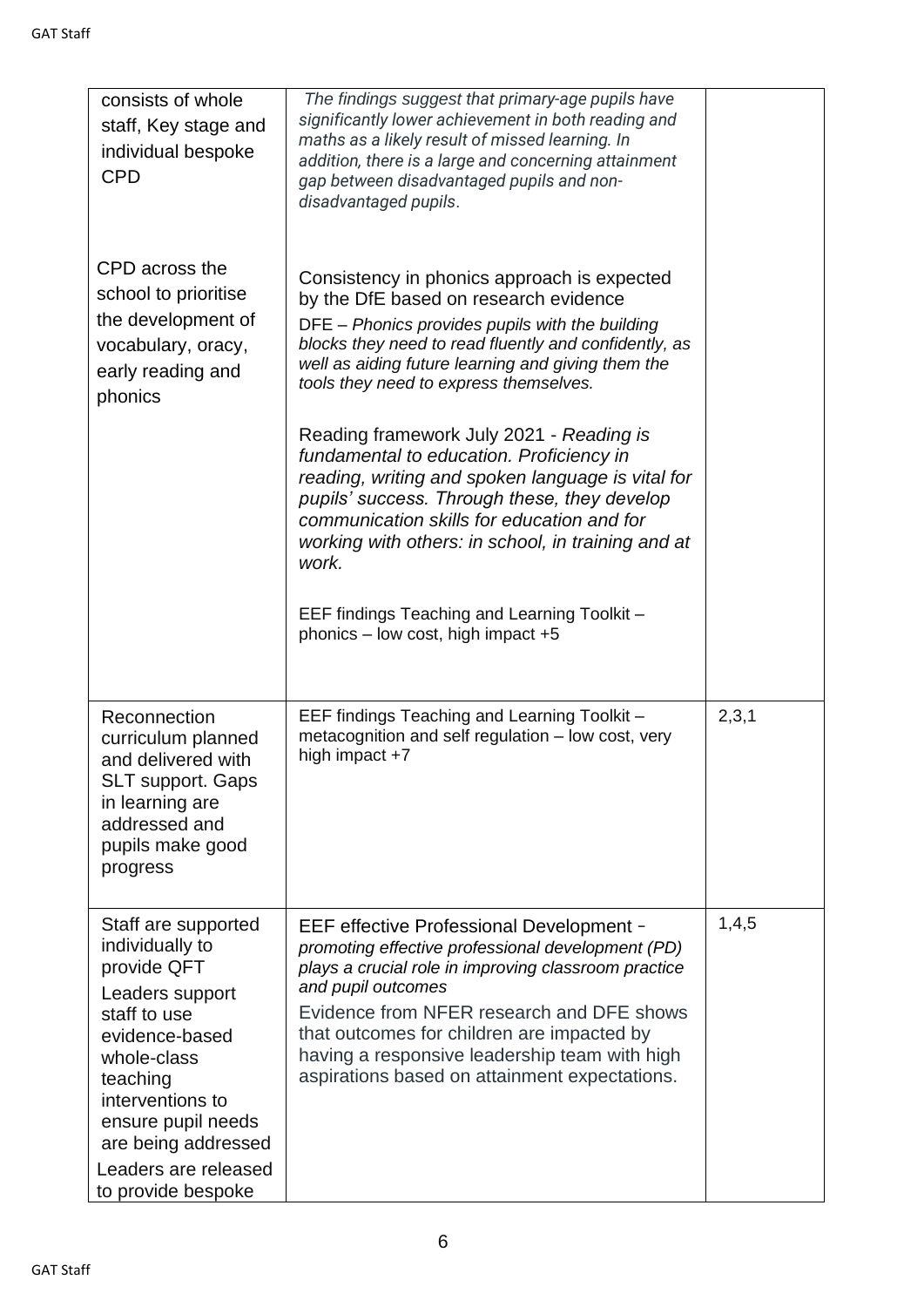| support to develop<br>teaching and<br>learning |  |
|------------------------------------------------|--|
|                                                |  |

### **Targeted academic support (for example, tutoring, one-to-one support structured interventions)**

Budgeted cost: £ *70,600 +£10,000 = £80,600*

| <b>Activity</b>                                                                                                                                                                                                                                                                                                                                    | Evidence that supports this approach                                                                                                                                                                                                                                                                                                                       | <b>Challenge</b><br>number(s)<br>addressed |
|----------------------------------------------------------------------------------------------------------------------------------------------------------------------------------------------------------------------------------------------------------------------------------------------------------------------------------------------------|------------------------------------------------------------------------------------------------------------------------------------------------------------------------------------------------------------------------------------------------------------------------------------------------------------------------------------------------------------|--------------------------------------------|
| To maximise<br>progress in phonics<br>across the school<br>Phonics taught daily<br>in EYFS and KS1 (<br>KS2 where needed)<br>and tailored to pupil<br>needs<br>Small group<br>interventions fill<br>gaps in learning and<br>ensure accelerated<br>progress is made<br>Individual 1:1<br>sessions take place<br>daily to provide<br>further support | School data shows that pupils achieving phonics<br>screen in year one are more likely to develop their<br>reading skills achieving a pass in KS1 SATs.<br>EEF findings Teaching and Learning Toolkit - oral<br>language interventions $-$ low cost, high impact $+6$<br>EEF findings Teaching and Learning Toolkit -<br>phonics - low cost, high impact +5 | 4,5                                        |
| CPD for all teachers<br>of phonics to provide<br>QFT during<br>interventions.                                                                                                                                                                                                                                                                      |                                                                                                                                                                                                                                                                                                                                                            |                                            |
| Investment in phonic<br>resources including<br>decodable books -<br>used to further<br>develop reading                                                                                                                                                                                                                                             |                                                                                                                                                                                                                                                                                                                                                            |                                            |
| Benchmarking,<br>Lexia and frequent<br>phonic assessments<br>to swiftly highlight<br>any gaps to be filled                                                                                                                                                                                                                                         |                                                                                                                                                                                                                                                                                                                                                            |                                            |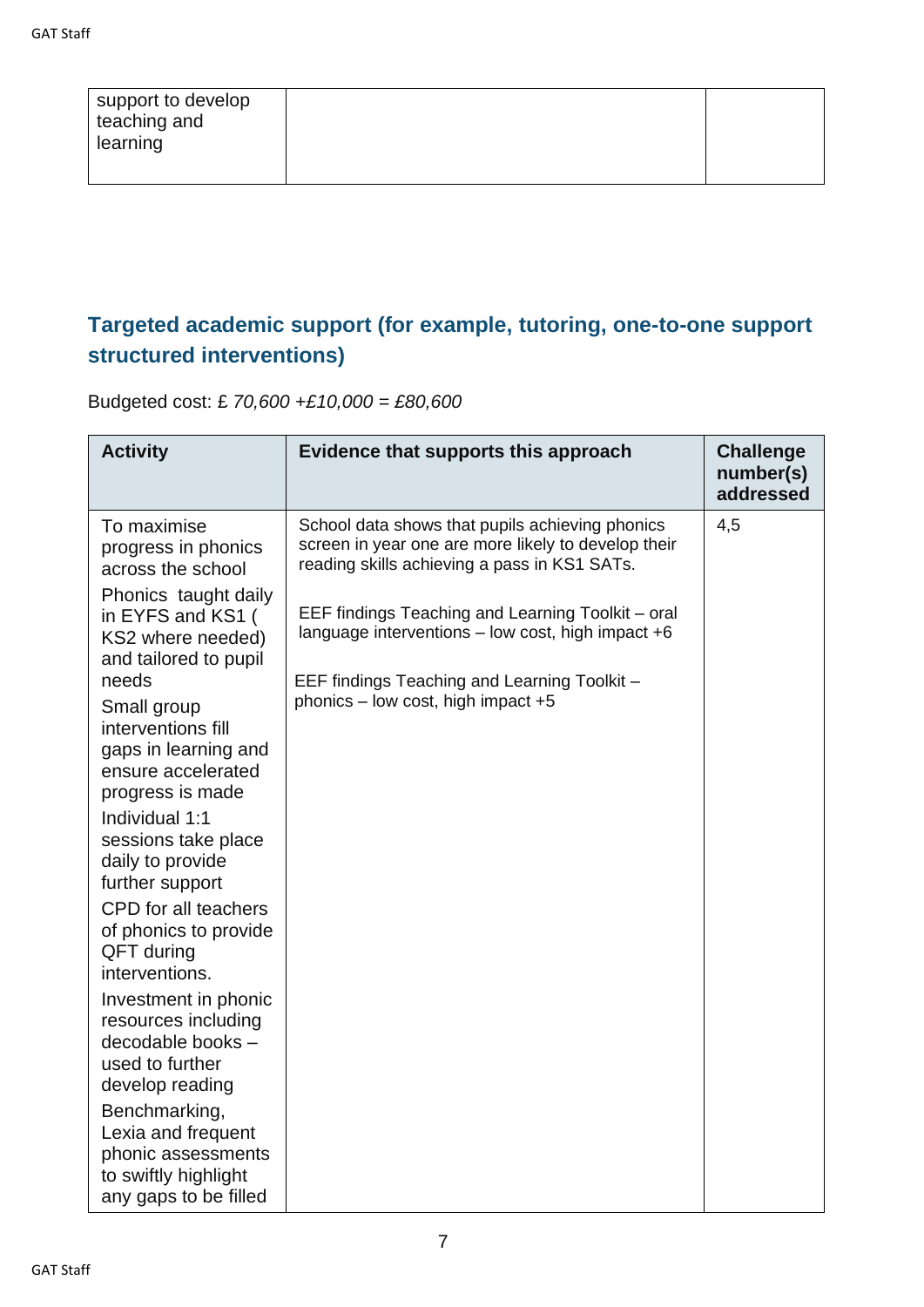| <b>Establish</b><br>bespoke individual<br>and small group                                                                                                                            | EEF findings Teaching and Learning Toolkit – one<br>to one tuition – moderate cost, high impact $+5$                                                                                                                                                                | 1,4 |
|--------------------------------------------------------------------------------------------------------------------------------------------------------------------------------------|---------------------------------------------------------------------------------------------------------------------------------------------------------------------------------------------------------------------------------------------------------------------|-----|
| <b>English and Maths</b><br>interventions for<br>disadvantaged<br>pupils falling behind<br>age related<br>expectations and<br>those who need<br>support to achieve<br>their targets. | One to one tuition is very effective at improving<br>pupil outcomes. One to one tuition might be an<br>effective strategy for providing targeted support for<br>pupils that are identified as having low prior<br>attainment or are struggling in particular areas. |     |

### **Wider strategies (for example, related to attendance, behaviour, wellbeing)**

### Budgeted cost: £ *63,400 + £4,500 = £67,900*

| <b>Activity</b>                                                                                                                                                                                                                                                         | <b>Evidence that supports this</b><br>approach                                                                                                                                                                                                                                                                                                                                                                                                                                                                                                                                                                                                                                                                    | <b>Challenge</b><br>number(s)<br>addressed |
|-------------------------------------------------------------------------------------------------------------------------------------------------------------------------------------------------------------------------------------------------------------------------|-------------------------------------------------------------------------------------------------------------------------------------------------------------------------------------------------------------------------------------------------------------------------------------------------------------------------------------------------------------------------------------------------------------------------------------------------------------------------------------------------------------------------------------------------------------------------------------------------------------------------------------------------------------------------------------------------------------------|--------------------------------------------|
| Provide individualised<br>pastoral interventions<br>to support children<br>and their families in<br>times of need<br>including attendance,<br>behaviour and social<br>and emotional<br>support.<br>Small group work with<br>Pastoral Team with a<br>focus on well-being | Our disadvantaged and vulnerable<br>pupils can require additional support to<br>achieve their potential - this can be<br>socially and emotionally with an impact<br>on academic progress.<br>This is supported by the 'Improving<br>Social and Emotional Learning in<br>Primary Schools' guidance from the<br>EEF: There is extensive evidence<br>associating childhood social and<br>emotional skills with improved<br>outcomes at school and in later life<br>DFE research - The Impact of Pupil<br>Behaviour and Wellbeing on<br><b>Educational Outcomes</b><br>As children move through the school<br>system, emotional and behavioural<br>wellbeing become more important in<br>explaining school engagement | 2,3                                        |
| Re-connection<br>curriculum to ensure<br>pupils have<br>opportunities outside<br>of their experience to<br>enhance their<br>learning.                                                                                                                                   | Edible Playgrounds - UK charity<br>working at a national and<br>international scale to improve lives<br>by planting trees in cities.<br>One in three children leaving primary<br>school are overweight or obese                                                                                                                                                                                                                                                                                                                                                                                                                                                                                                   | 2,3                                        |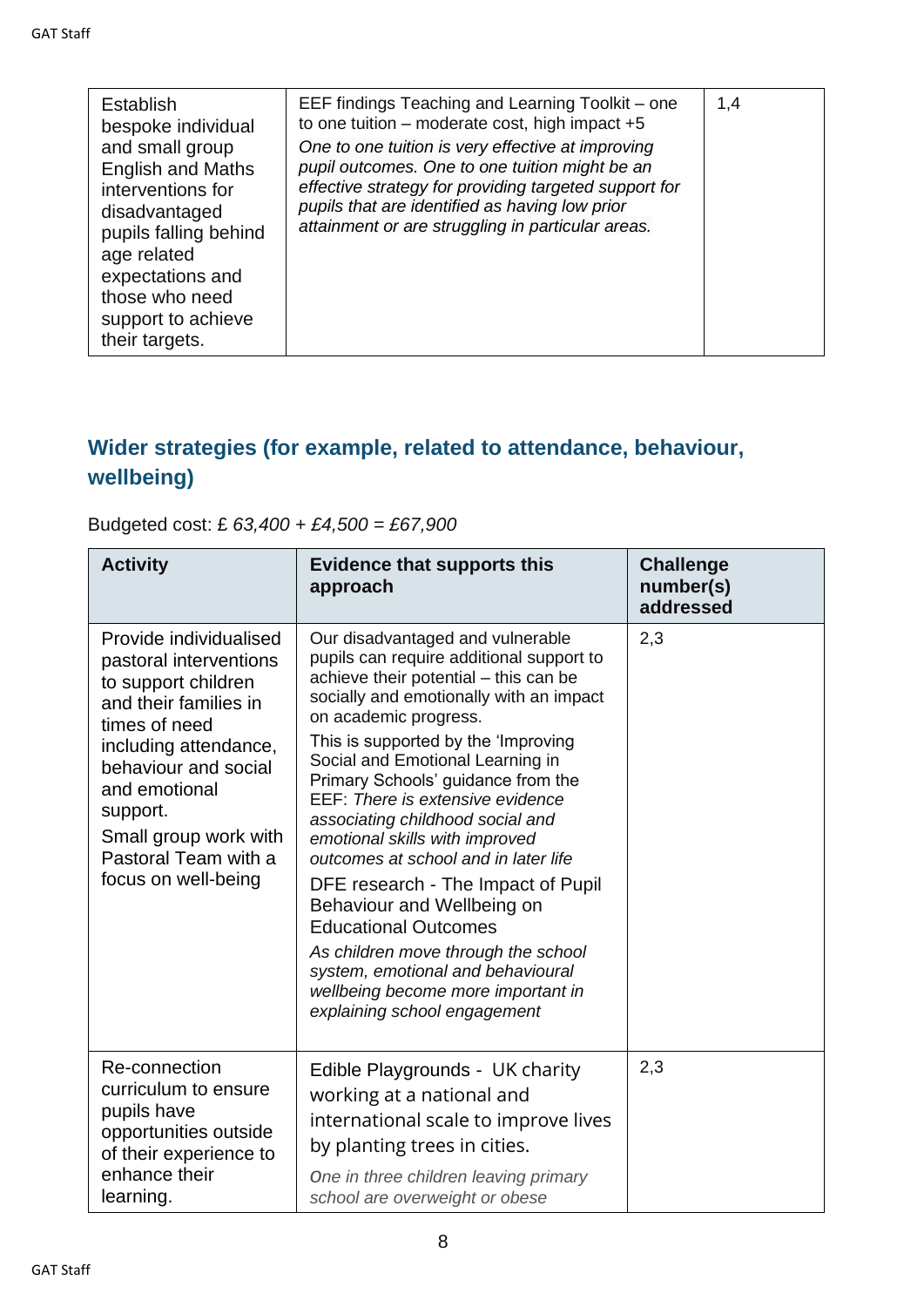| Edible<br>$\bullet$<br>Playground<br><b>Tiny Forest</b><br><b>Music</b><br>Residency<br>Poet in<br>$\bullet$<br>Residence<br><b>Graffwerks Art</b><br>Projects<br><b>Snappy Opera</b><br>Premier<br>Education<br><b>Sports</b><br>programme | physical health benefits that eating well<br>brings, learning in an outdoor<br>environment combats Nature Deficit<br>Disorder and has been shown to<br>increase mental health by boosting<br>mood, confidence and self-esteem.<br>Furthermore, allowing the children to<br>connect with nature develops<br>attentiveness and self-reliance in the<br>pupils, leading to more sustainable<br>behaviours in the long term.                                                                                                                         |       |
|---------------------------------------------------------------------------------------------------------------------------------------------------------------------------------------------------------------------------------------------|--------------------------------------------------------------------------------------------------------------------------------------------------------------------------------------------------------------------------------------------------------------------------------------------------------------------------------------------------------------------------------------------------------------------------------------------------------------------------------------------------------------------------------------------------|-------|
| Improve well-being<br>and readiness to<br>learn for the most<br>disadvantaged and<br>vulnerable pupils.<br><b>Embed the Routes to</b><br>Resilience<br>Programme across<br>the school.                                                      | The evidence indicates that explicitly<br>teaching strategies to help plan,<br>monitor and evaluate specific<br>aspects of their learning can be<br>effective.<br><b>EEF findings Teaching and Learning</b><br>Toolkit - metacognition and self<br>regulation - low cost, very high impact<br>$+7$<br>DFE research - The Impact of Pupil<br>Behaviour and Wellbeing on<br><b>Educational Outcomes</b><br>Better emotional wellbeing at age 7 is a<br>significant predictor of higher academic<br>progression from Key Stage 1 to Key<br>Stage 2. | 1,2,3 |

## **Total budgeted cost: £224750** *(including recovery funding)*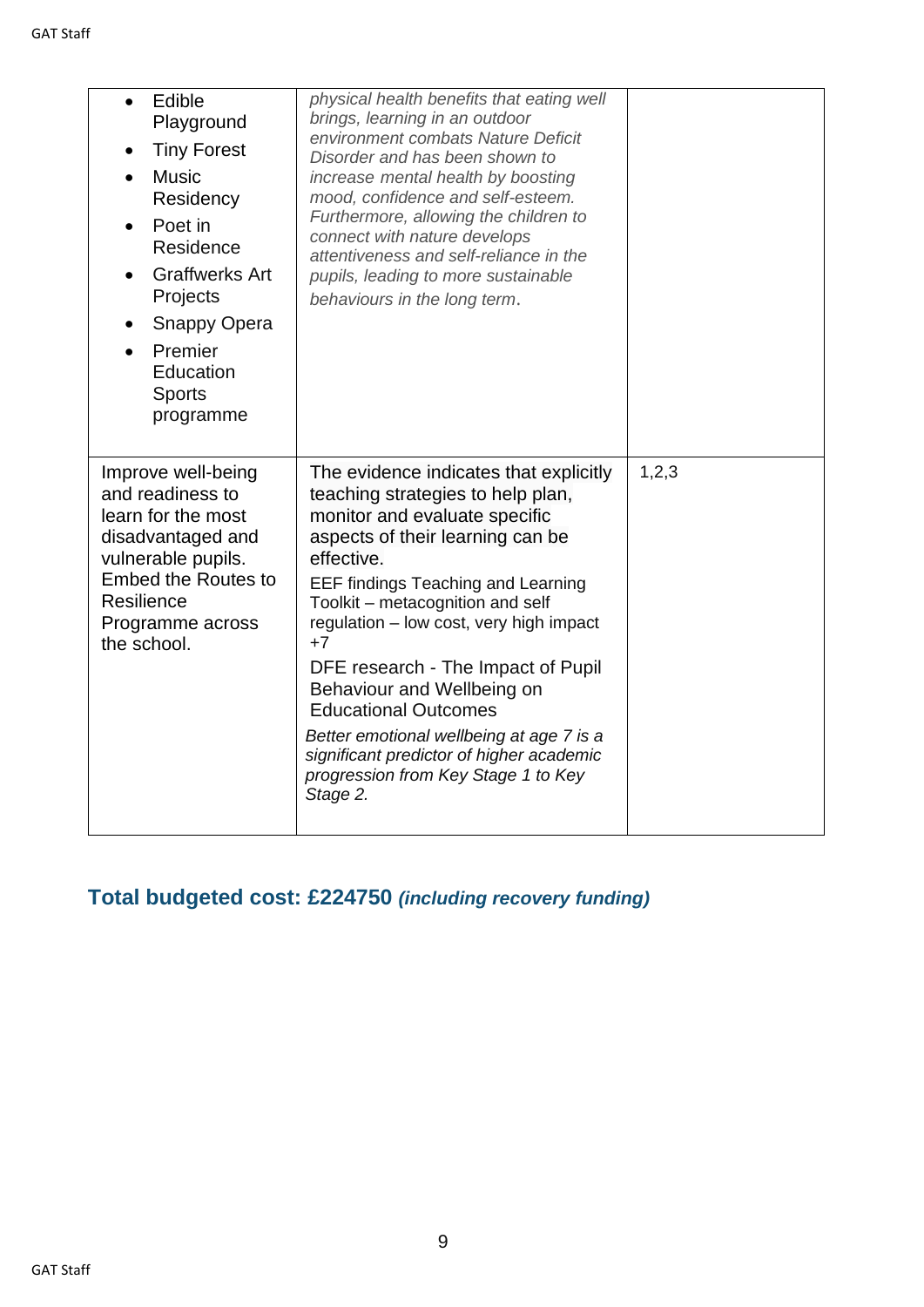# **Further information (optional)**

#### **Additional activity**

Our pupil premium strategy will be supplemented by additional activity that we are not funding using pupil premium or recovery premium. This will include:

- Working in partnership with local schools to share good practice, moderate children's work and form pro-active networks for teachers and subject leads
- Supporting a staff member to do the national Senco award this will further strengthen our pastoral team to ensure pupils needs are met and families supported
- Utilising a DFE grant to train a senior mental health lead
- Funding the continuing training of a therapy dog to support vulnerable pupils in school
- Offering a wide range of high-quality extra-curricular activities to enhance wellbeing and raise aspirations – disadvantaged pupils are supported to participate
- Offering free after-school sports activity once weekly to all pupils to promote well-being and health and fitness. The most recent UK National Child Measurement Programme (data collected pre-pandemic) shows that 21% of children aged 10-11 are already obese, increasing to 27.5% in more deprived areas
- Offer a free breakfast club to our most vulnerable pupils

#### **Planning, implementation and evaluation**

In planning our new pupil premium strategy, we first evaluated our previous strategy as well as those pre-covid to review the impact of our intended outcomes. This year's strategy takes into account the significant impact of the pandemic on the pupils, their well-being and their academic achievement. We have created a re-connection curriculum designed to address areas of concern, gaps in learning and create a readiness to learn within our pupils.

We have researched a number of reports and studies about effective use of pupil premium funding as well as the impact of the pandemic on disadvantaged pupils. We have also used the EEF's families of schools database to look at the performance of disadvantaged pupils in schools comparable with ours.

Our pupil premium lead has recently become a pupil premium reviewer in order to further support our school and the wider trust. In addition, she is part of the Making the Difference for Disadvantaged Pupils project in Leicester City, funded by the EEF and Leicester Primary Partnership - Closing the Gap. Through this project, she is able to work with schools across the City, sharing good practice and applying this to a bespoke programme of development within the Academy.